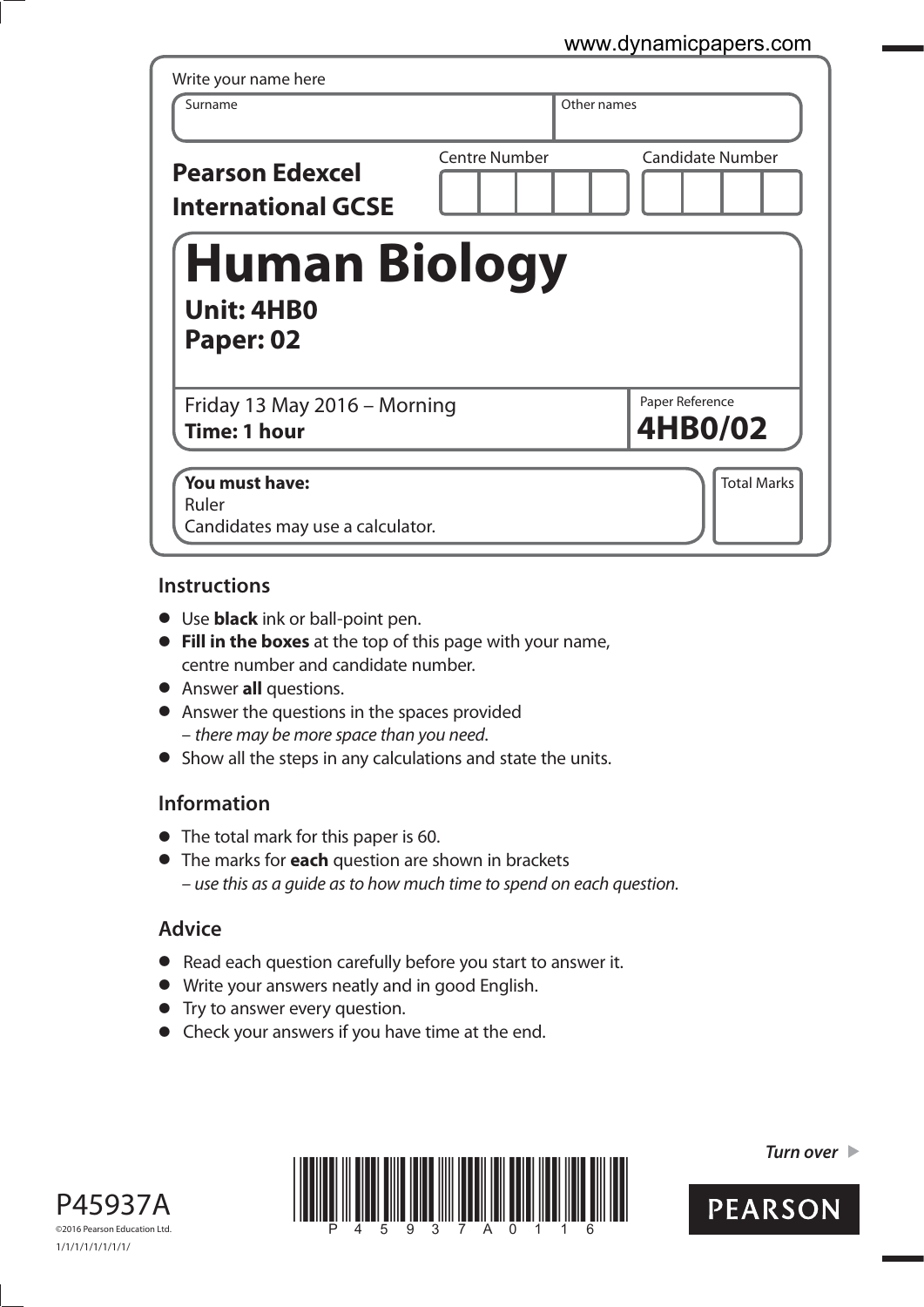

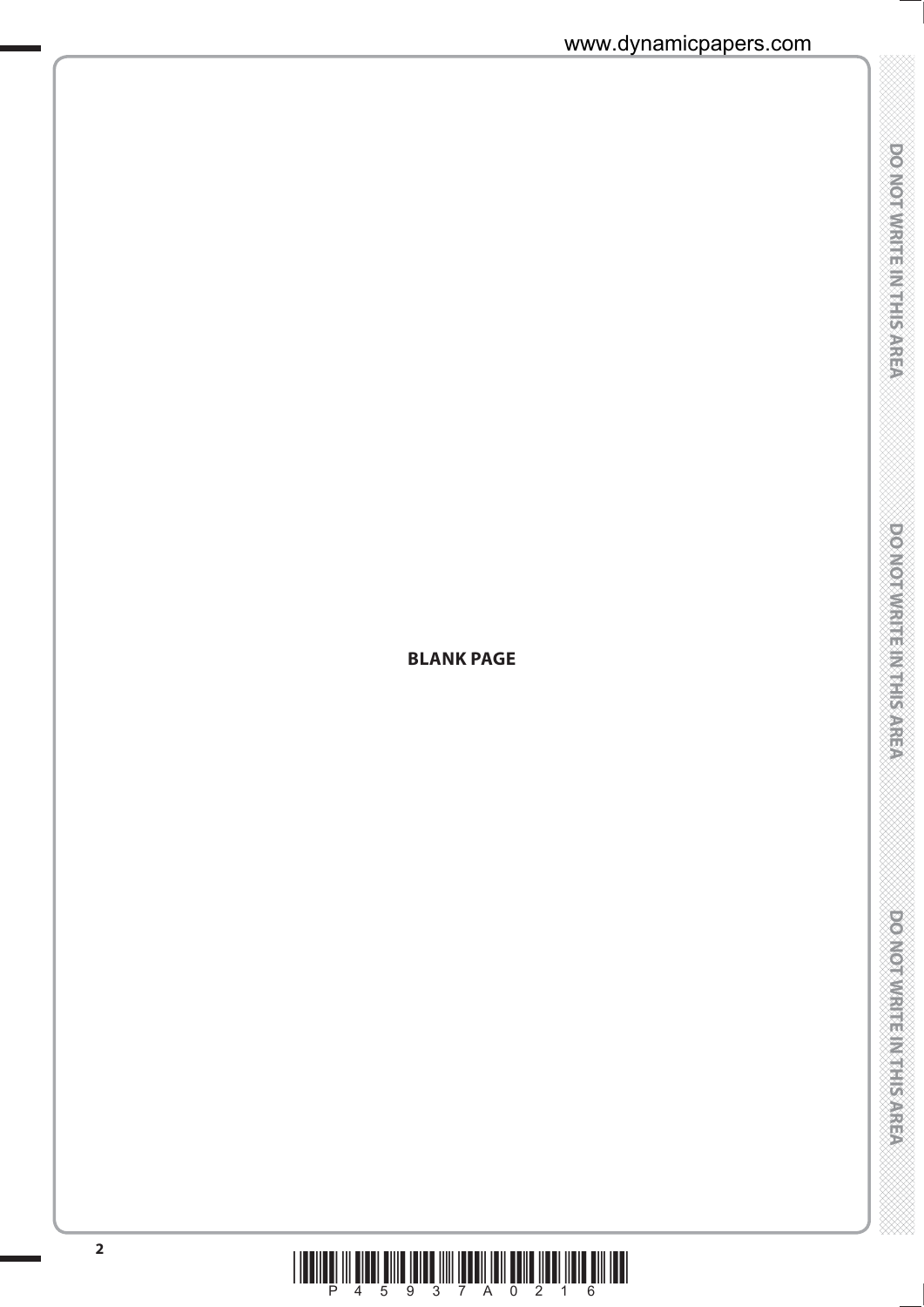**(7)**



**1** There are many different substances in the human body and they have different features.

Draw lines to join each feature to any substances it applies to.

Each feature may apply to one or more substances.

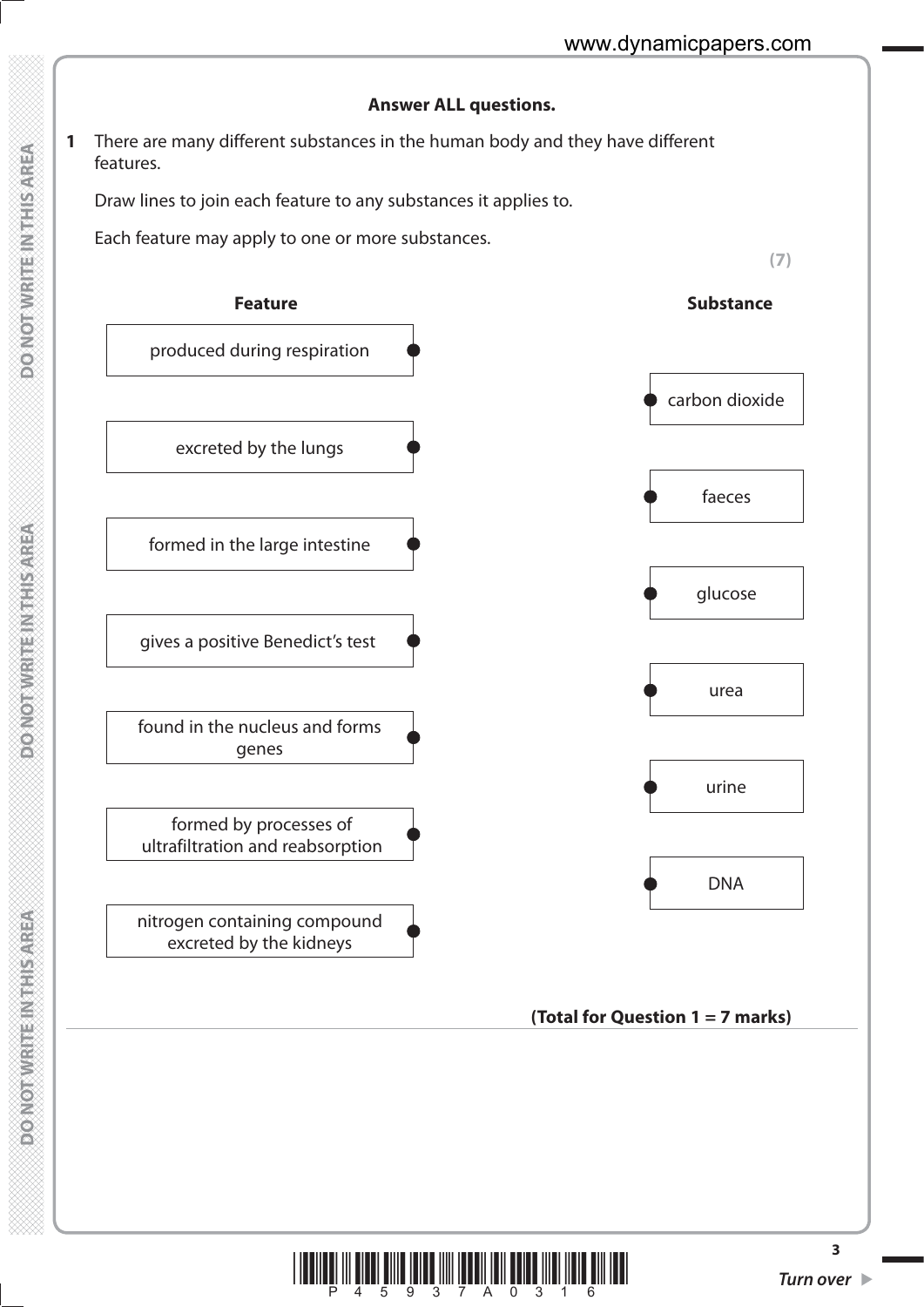**2** A student carries out an investigation to compare the carbon dioxide content of inhaled and exhaled air.

 The diagram shows the apparatus used. Bicarbonate indicator is used to show the presence of carbon dioxide. The gas changes the colour of the bicarbonate indicator from red to yellow.



The following two experiments are carried out.

- 1) The student breathes out into tube A until the bicarbonate indicator turns yellow.
- 2) The bicarbonate indicator is replaced and the student breathes in through tube B until the indicator turns yellow.

 The time taken for the bicarbonate indicator to change from red to yellow is shown in the diagrams.



**PONORMENT PRINTS**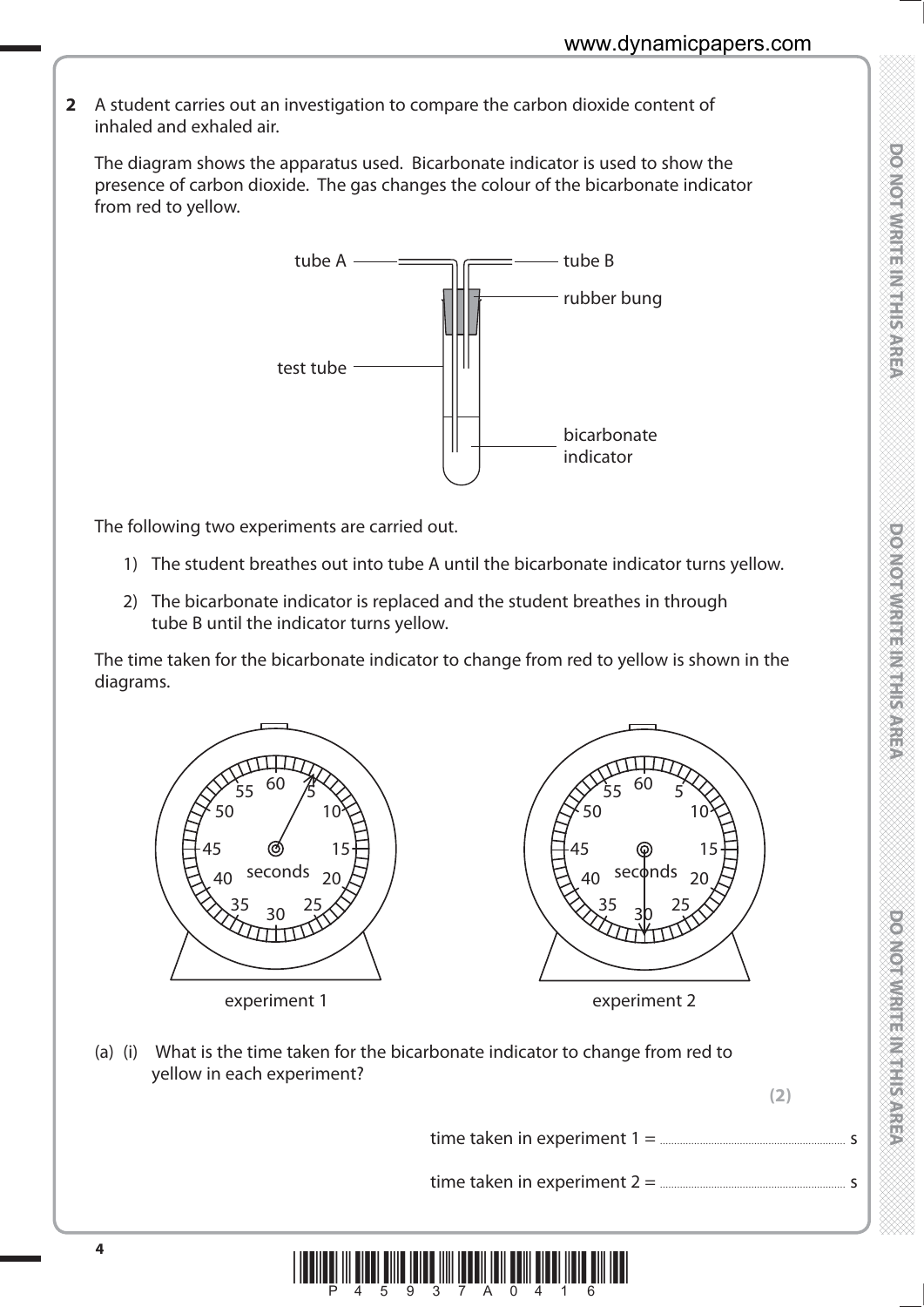| (ii) How much longer does it take for the bicarbonate indicator to change colour<br>in experiment 2, compared with experiment 1? | (1) |
|----------------------------------------------------------------------------------------------------------------------------------|-----|
|                                                                                                                                  |     |
| (iii) Explain why there is a difference between the two times.                                                                   | (2) |
| (iv) Suggest a safety precaution that the student should observe during the experiments.                                         | (1) |
| (v) Explain why it is better to use bicarbonate indicator in these experiments<br>rather than limewater.                         | (2) |
|                                                                                                                                  |     |

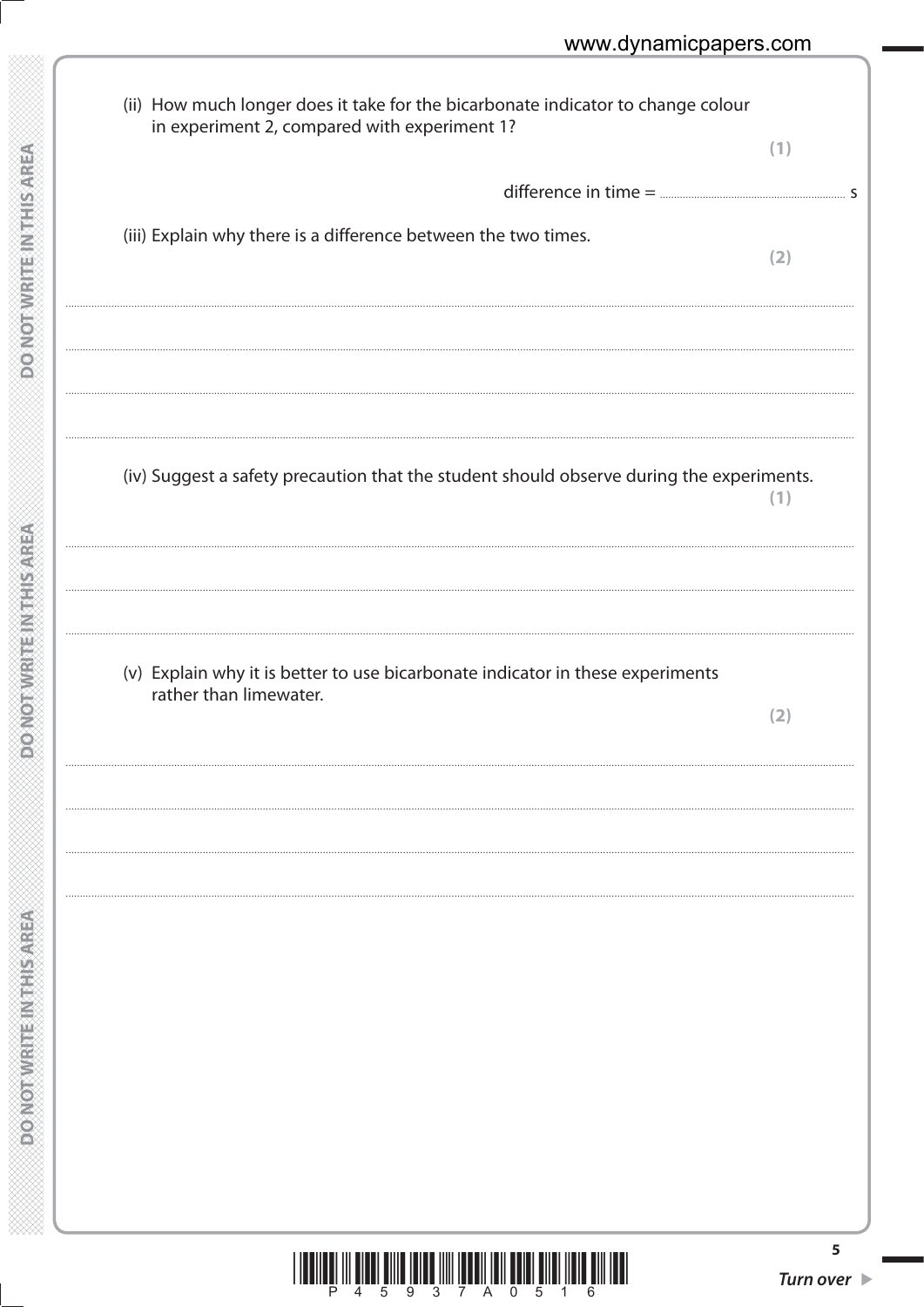- (b) The student exercises for five minutes and then repeats the investigation.
	- (i) Complete the table by placing a tick  $(\checkmark)$  in the correct box for each experiment to show how the times after exercise compare with the times before exercise.

 $(2)$ 

DO NOT WRITE IN THIS AREA

**DOMONTO HE HE SARRY** 

DO NOTWRITE MITHIS AREA

|              | <b>Longer time</b> | <b>Shorter time</b> | <b>Same time</b> |
|--------------|--------------------|---------------------|------------------|
| experiment 1 |                    |                     |                  |
| experiment 2 |                    |                     |                  |

(ii) Explain why you think that the student will obtain these results.

 $(3)$ 

### (Total for Question 2 = 13 marks)

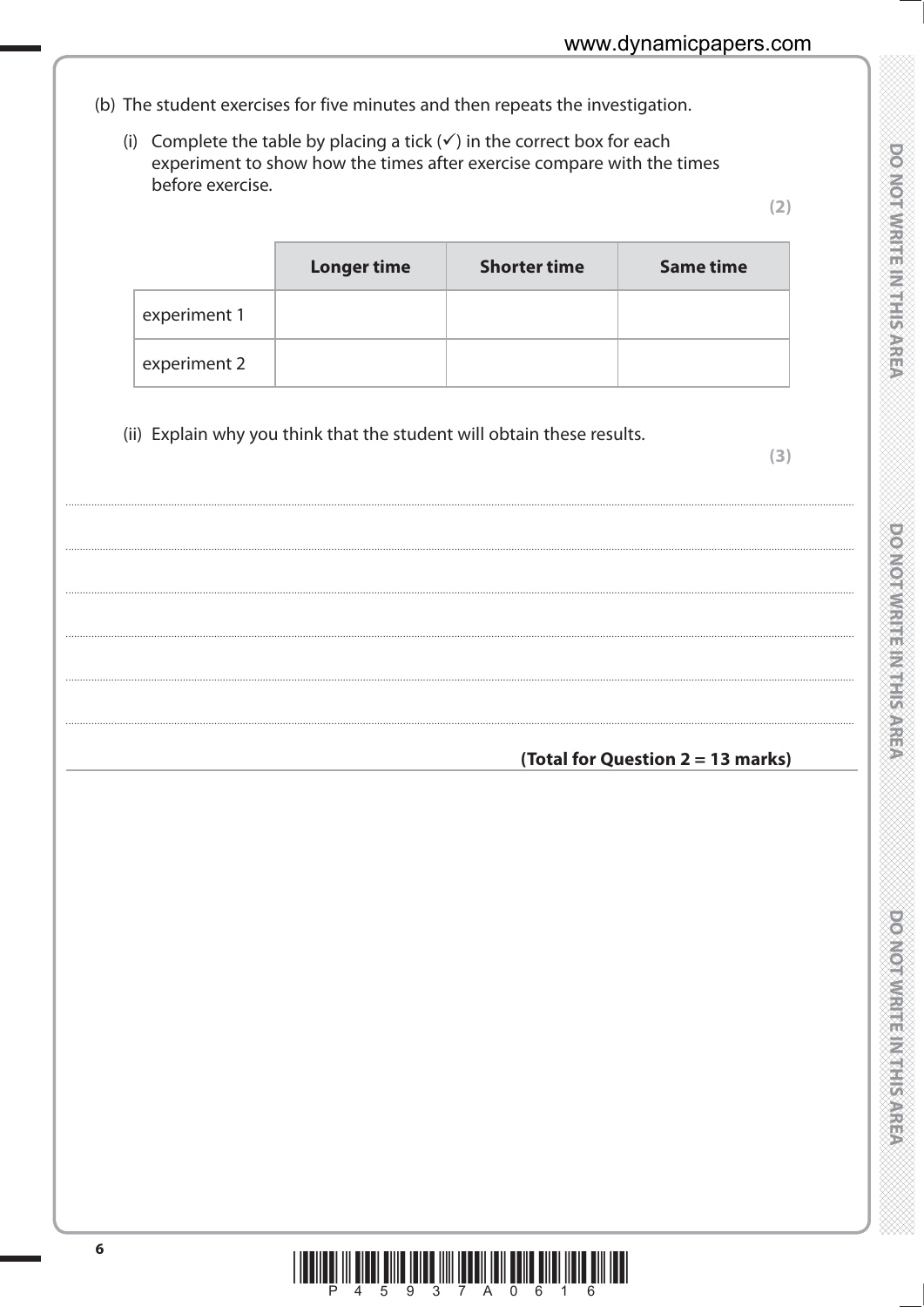| $\mathbf{3}$ | Describe the life cycle of Schistosoma. |                                  | (8) |
|--------------|-----------------------------------------|----------------------------------|-----|
|              |                                         |                                  |     |
|              |                                         |                                  |     |
|              |                                         |                                  |     |
|              |                                         |                                  |     |
|              |                                         |                                  |     |
|              |                                         |                                  |     |
|              |                                         |                                  |     |
|              |                                         |                                  |     |
|              |                                         |                                  |     |
|              |                                         |                                  |     |
|              |                                         |                                  |     |
|              |                                         |                                  |     |
|              |                                         |                                  |     |
|              |                                         |                                  |     |
|              |                                         |                                  |     |
|              |                                         |                                  |     |
|              |                                         |                                  |     |
|              |                                         |                                  |     |
|              |                                         |                                  |     |
|              |                                         |                                  |     |
|              |                                         |                                  |     |
|              |                                         |                                  |     |
|              |                                         |                                  |     |
|              |                                         |                                  |     |
|              |                                         |                                  |     |
|              |                                         |                                  |     |
|              |                                         |                                  |     |
|              |                                         |                                  |     |
|              |                                         |                                  |     |
|              |                                         |                                  |     |
|              |                                         | (Total for Question 3 = 8 marks) |     |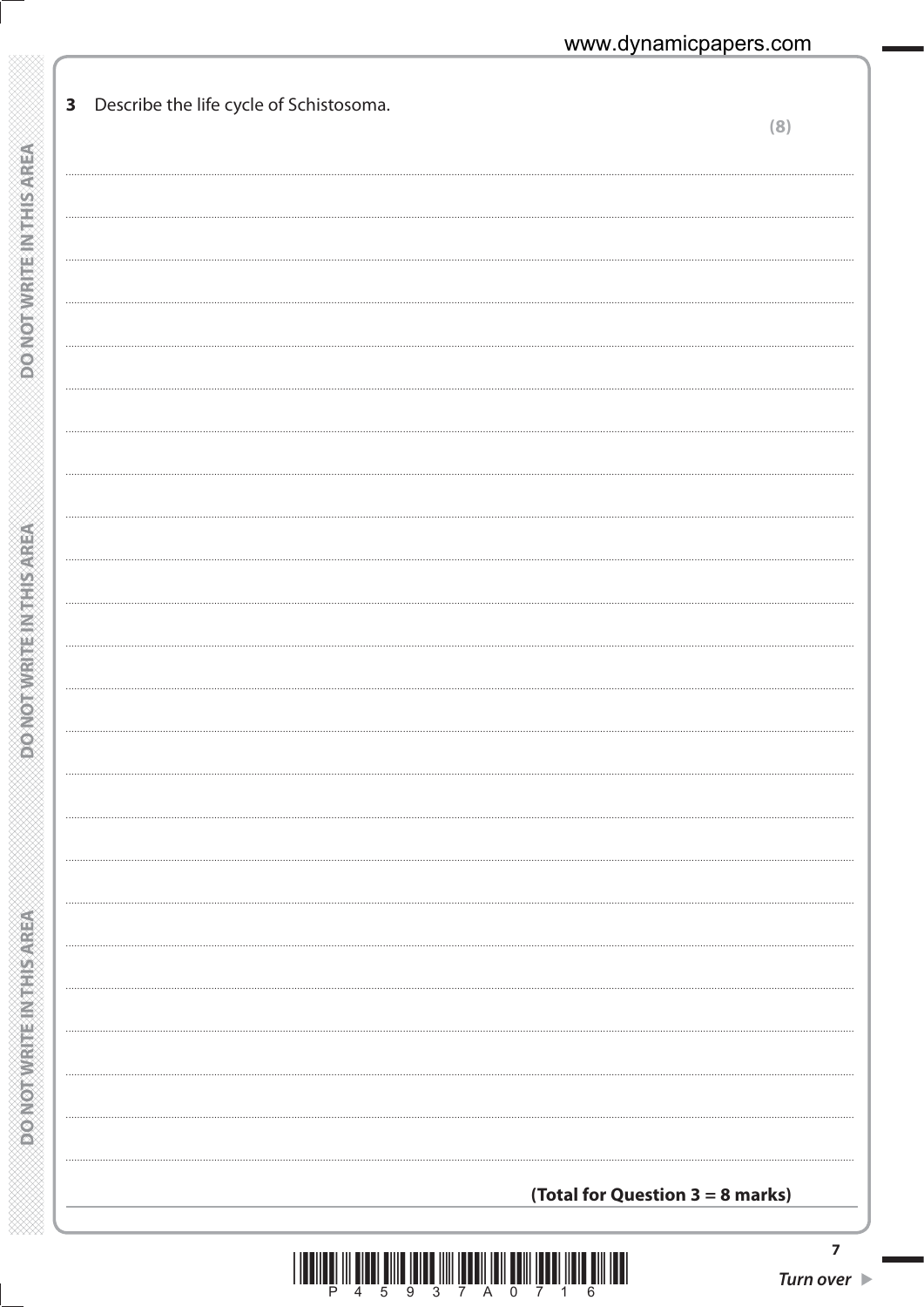**4** (a) The words in the box name some of the parts of the male and female reproductive systems.

| epididymis |        | seminal vesicle | testis  | uterus |  |
|------------|--------|-----------------|---------|--------|--|
| ureter     | vagina | vulva           | urethra | ovary  |  |

 Complete the table using the word or words that match the description in the first column.

**(5)**

| <b>Description</b>                          | <b>Word</b> |
|---------------------------------------------|-------------|
| duct that carries both urine and sperm      |             |
| produces sperm                              |             |
| where the fertilised ovum implants          |             |
| produces part of the seminal fluid          |             |
| where sperm is deposited during intercourse |             |

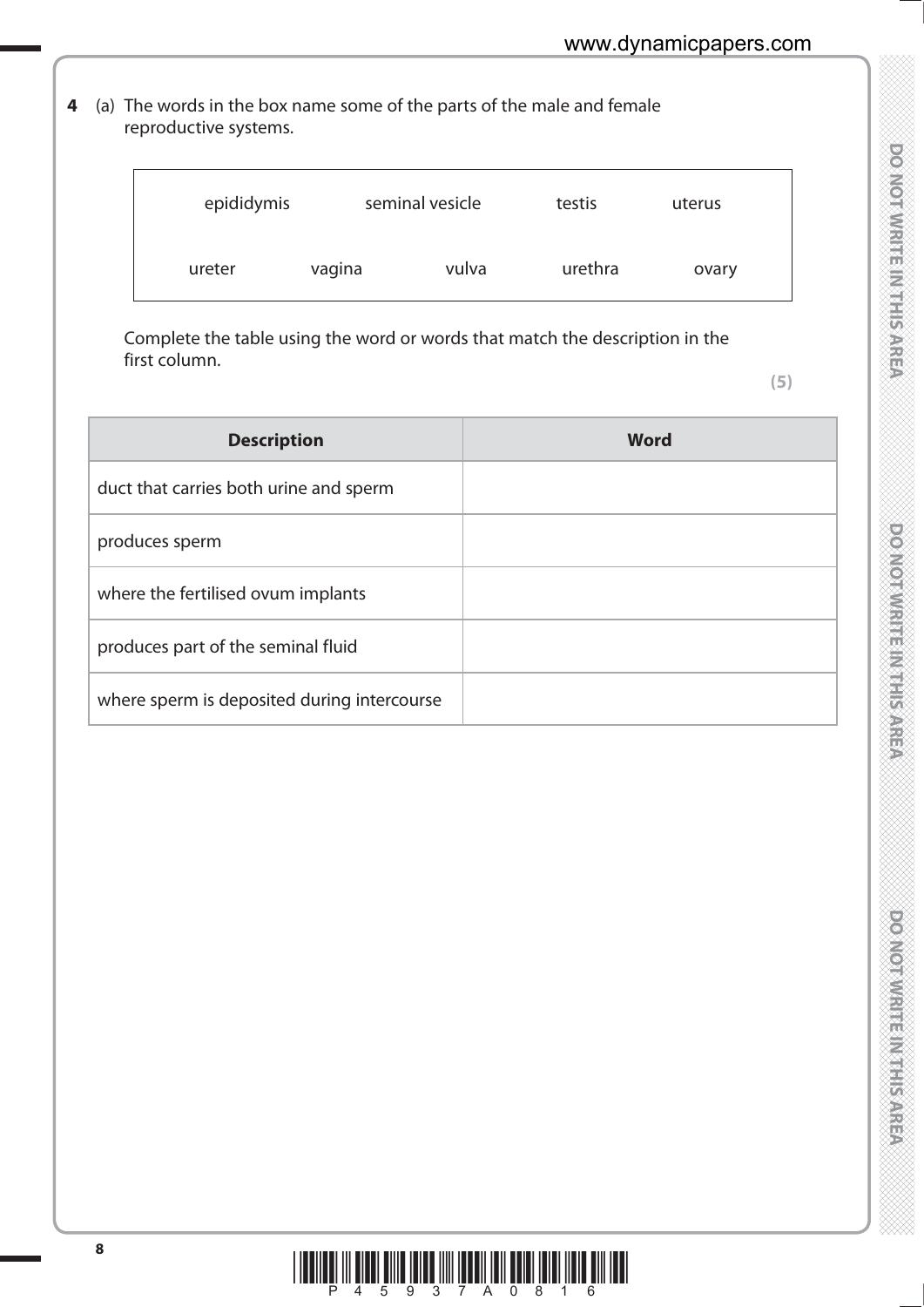| (i) Follicle-stimulating hormone (FSH) |                                   |
|----------------------------------------|-----------------------------------|
|                                        | (2)                               |
|                                        |                                   |
|                                        |                                   |
|                                        |                                   |
|                                        |                                   |
|                                        |                                   |
|                                        |                                   |
|                                        |                                   |
| (ii) Oestrogen                         |                                   |
|                                        | (2)                               |
|                                        |                                   |
|                                        |                                   |
|                                        |                                   |
|                                        |                                   |
|                                        |                                   |
|                                        |                                   |
|                                        |                                   |
| (iii) Oxytocin                         | (2)                               |
|                                        |                                   |
|                                        |                                   |
|                                        |                                   |
|                                        |                                   |
|                                        |                                   |
|                                        |                                   |
|                                        |                                   |
|                                        | (Total for Question 4 = 11 marks) |
|                                        |                                   |
|                                        |                                   |

**DO NOT WRITE IN THIS AREA** 

**PONOTWRITEINTHIS AREA** 

DO NOT WRITE IN THIS AREA

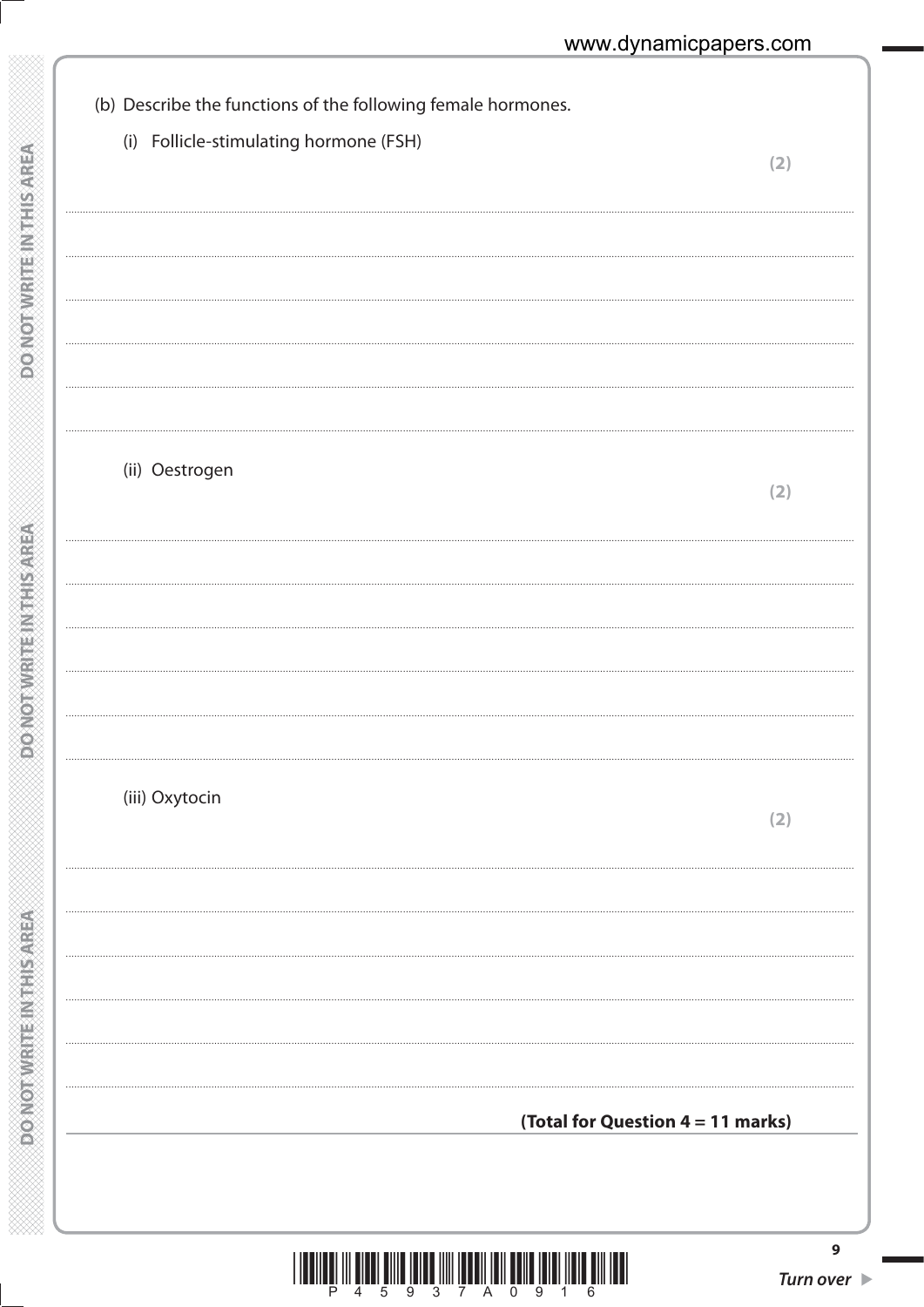

**BLANK PAGE**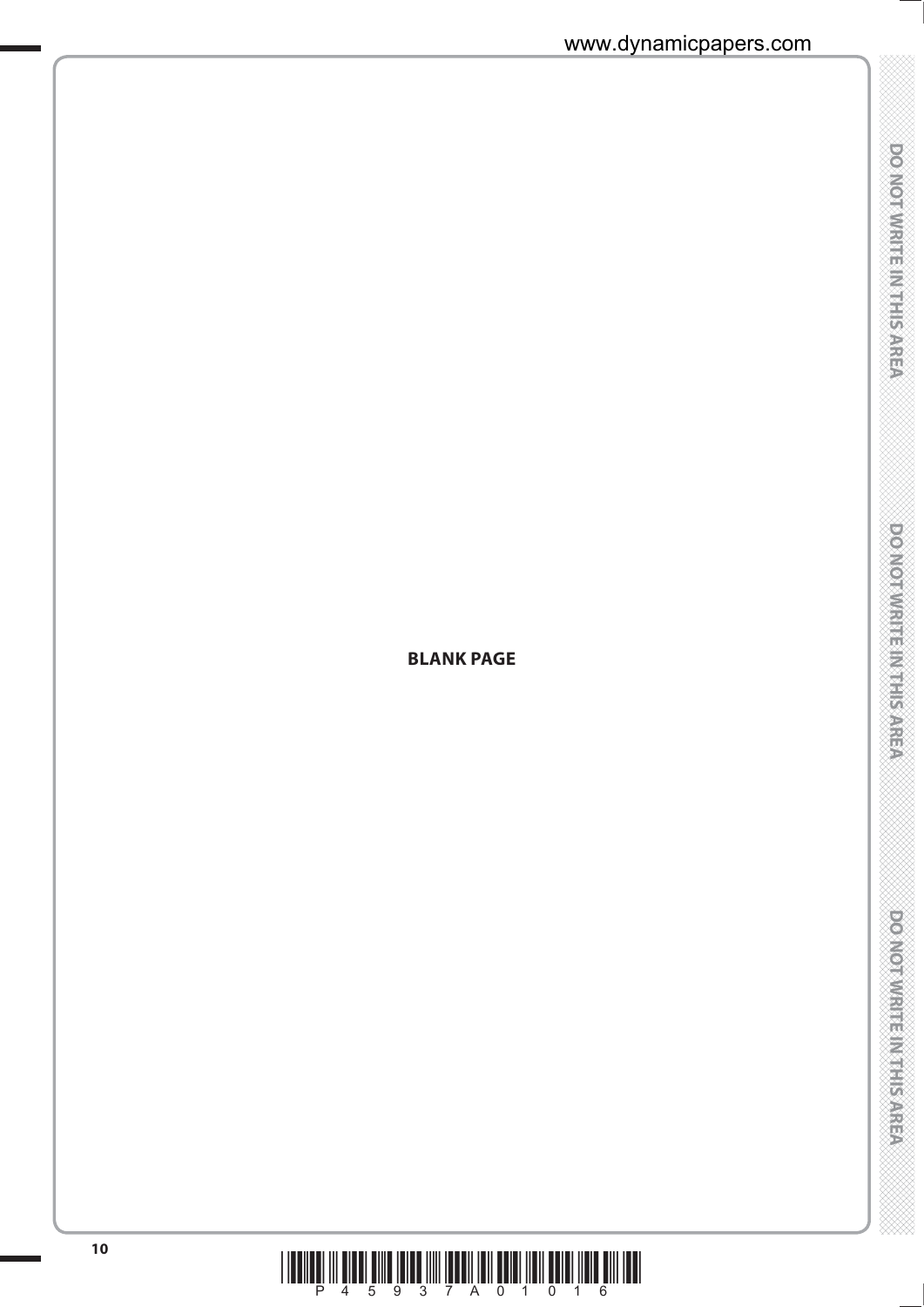



 $11$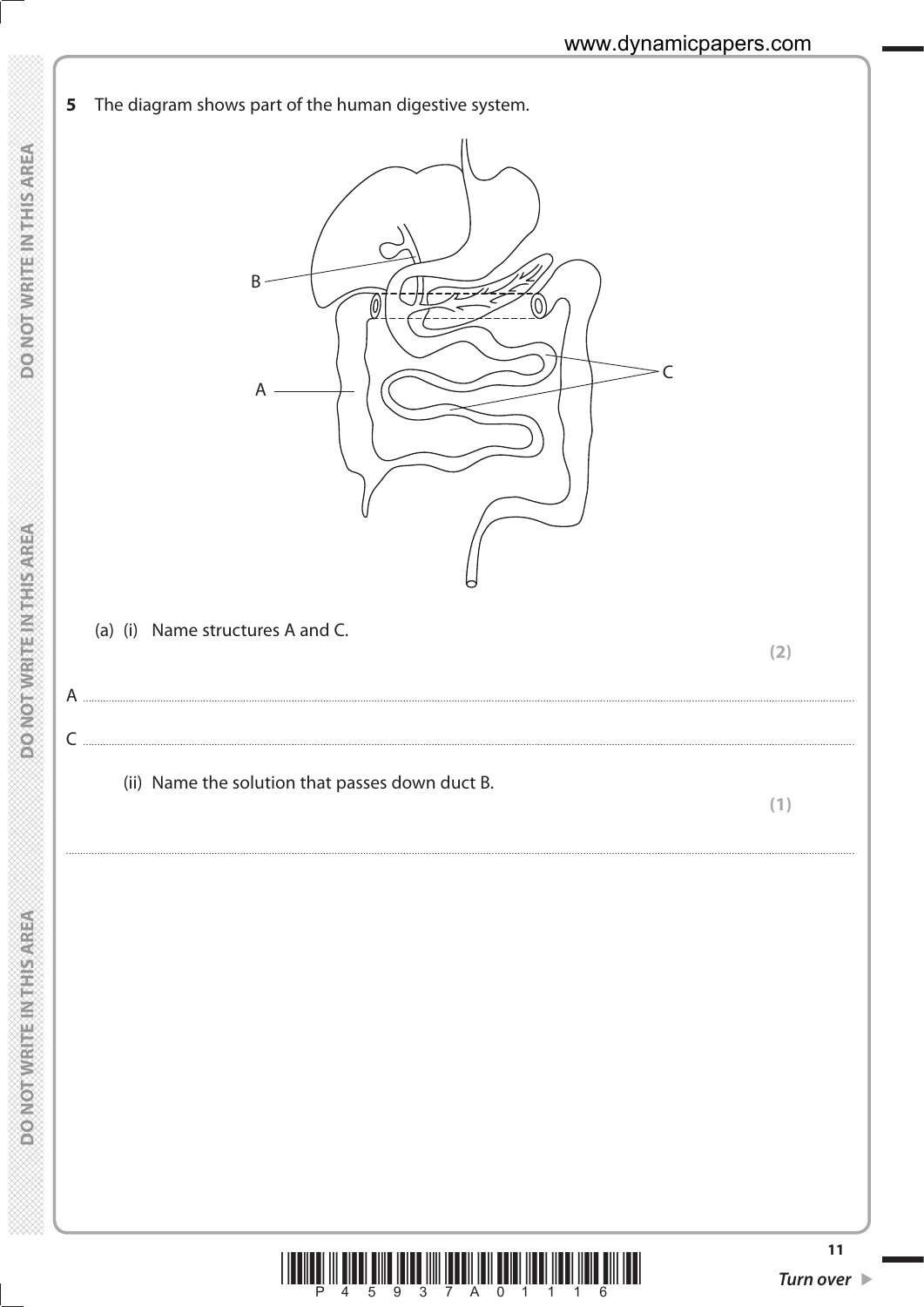| (b) Duct B sometimes becomes blocked.<br>Suggest what effects this might have on the process of digestion. |     |                                      |
|------------------------------------------------------------------------------------------------------------|-----|--------------------------------------|
|                                                                                                            | (4) | <b>DOMORATION IN THE SARED</b>       |
|                                                                                                            |     |                                      |
|                                                                                                            |     |                                      |
|                                                                                                            |     |                                      |
|                                                                                                            |     |                                      |
|                                                                                                            |     |                                      |
|                                                                                                            |     |                                      |
|                                                                                                            |     |                                      |
|                                                                                                            |     |                                      |
|                                                                                                            |     |                                      |
|                                                                                                            |     |                                      |
|                                                                                                            |     |                                      |
|                                                                                                            |     |                                      |
|                                                                                                            |     | <b>DOMOVIDAD IN STRAIGHT</b>         |
|                                                                                                            |     |                                      |
|                                                                                                            |     |                                      |
|                                                                                                            |     |                                      |
|                                                                                                            |     |                                      |
|                                                                                                            |     |                                      |
|                                                                                                            |     | <b>POSTORIAL PROPERTY AND STREET</b> |
|                                                                                                            |     |                                      |
|                                                                                                            |     |                                      |
|                                                                                                            |     |                                      |
|                                                                                                            |     |                                      |
|                                                                                                            |     |                                      |
|                                                                                                            |     |                                      |
|                                                                                                            |     |                                      |
| 12<br><u> 1 IU DIIU DII DI DIU DII DII IU IU IU IU IU DOMI IU II DOMI II DI II IU II II DOMI DII IUDI.</u> |     |                                      |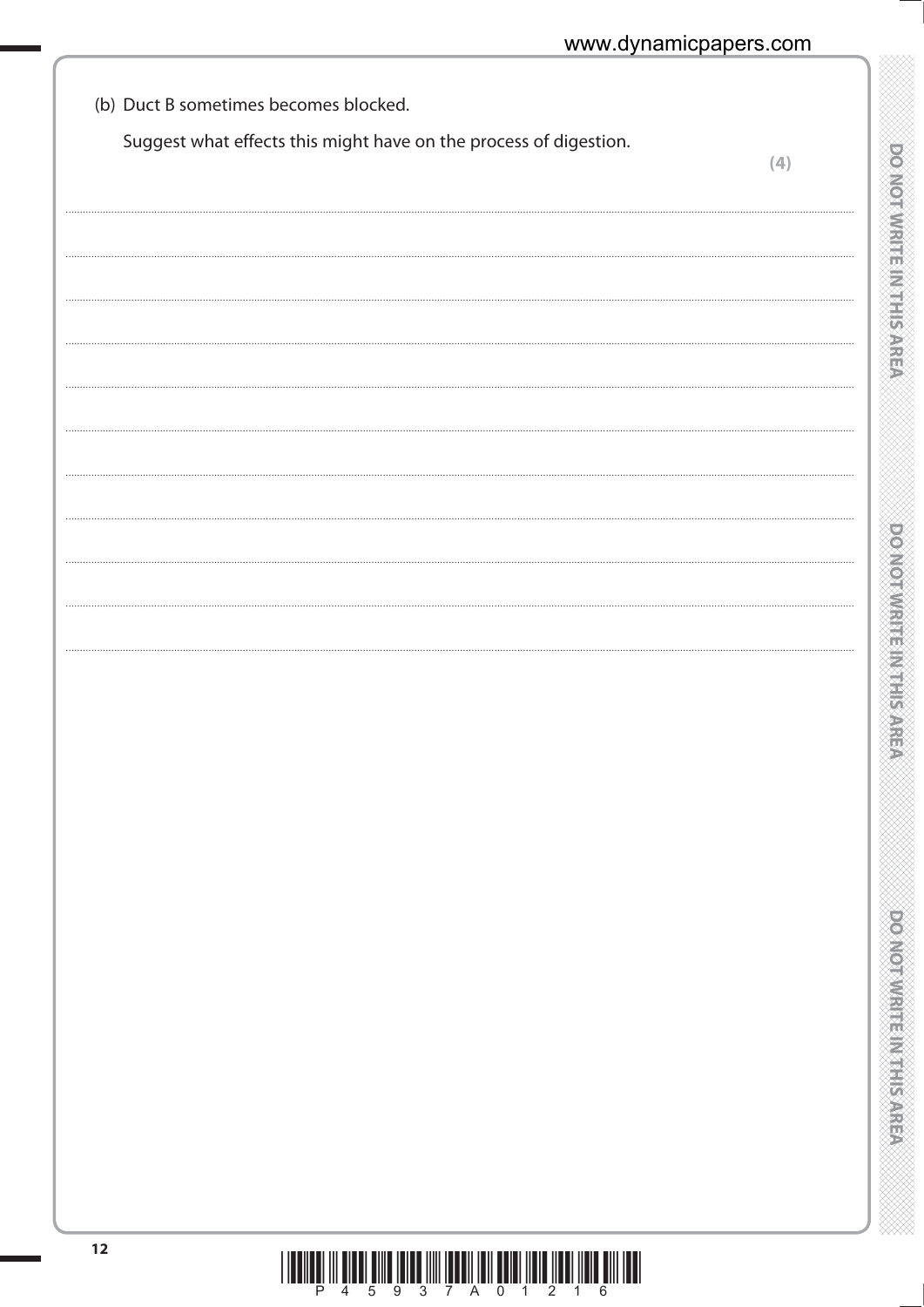(c) The diagram shows a villus that is present in structure C of the digestive system.



The size of the villi is reduced in people with coeliac disease.

Suggest how someone with coeliac disease is likely to be affected.

 $(3)$ 

## (Total for Question 5 = 10 marks)

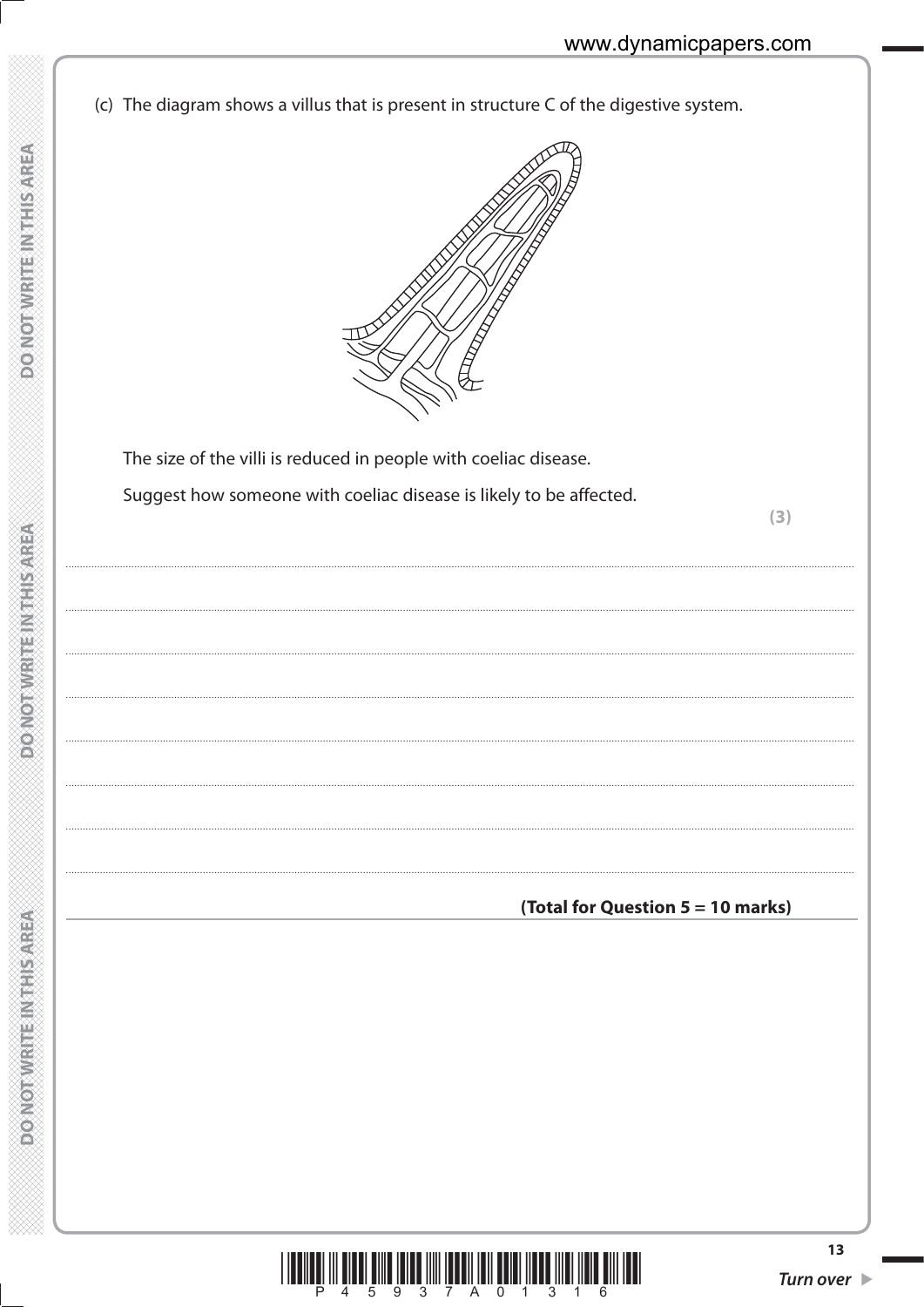**DO NOTWRITE IN THIS AREA** 

**DOMORWICHEN FRAMED** 

**DOOMORAL HEADERS** 

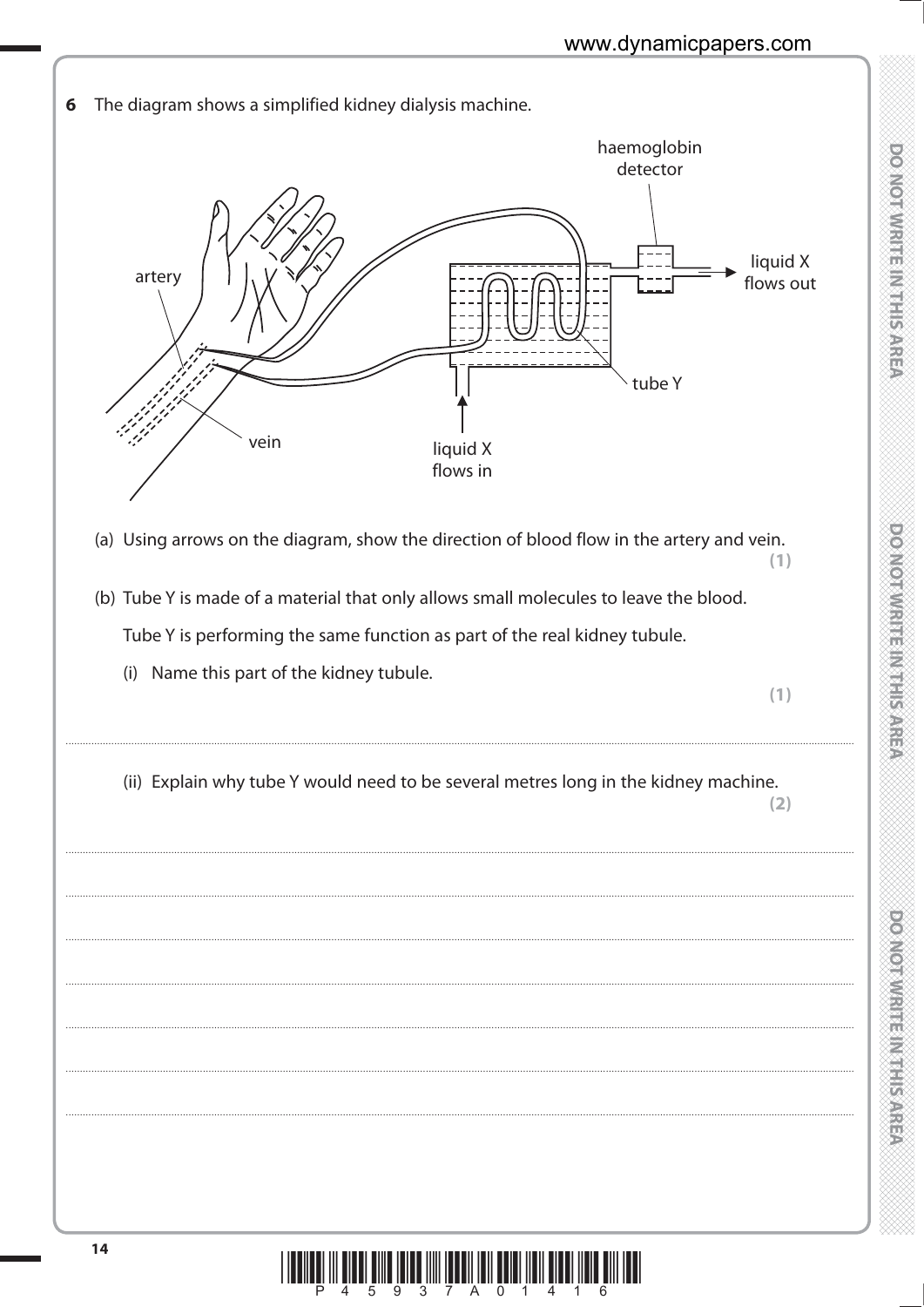| <b>TOTAL FOR PAPER = 60 MARKS</b>                                                                               |     |
|-----------------------------------------------------------------------------------------------------------------|-----|
| (Total for Question 6 = 11 marks)                                                                               |     |
|                                                                                                                 |     |
| (ii) Suggest why there is a haemoglobin detector found at the point where<br>liquid X flows out of the machine. | (1) |
| (e) (i) State exactly where haemoglobin is found in the body.                                                   | (1) |
|                                                                                                                 |     |
|                                                                                                                 |     |
|                                                                                                                 |     |
| Explain why glucose is added.                                                                                   | (3) |
| (d) Glucose is added to liquid X before it flows into the machine.                                              |     |
| $2$                                                                                                             |     |
|                                                                                                                 | (2) |
| (c) Liquid X changes in composition as it flows through the machine.<br>Give two changes in composition.        |     |